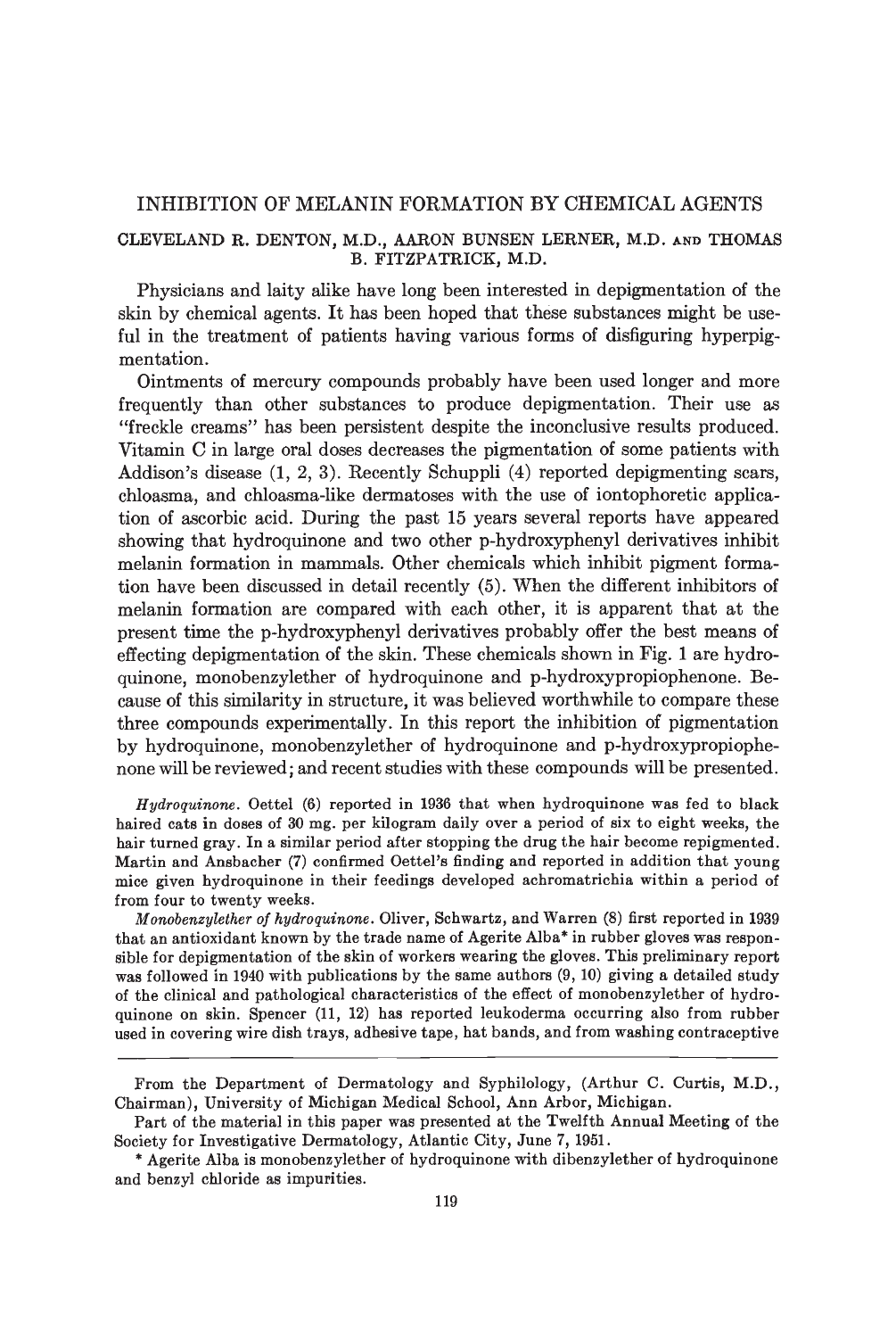diaphragms. Botvinick (13) reported a case of dermatitis and secondary leukoderma due to fabric-lined rubber gloves. Bernstein and Sachs (14) observed cases of leukoderma arising from contact during the manufacturing process of rubber dolls and the synthetic rubber, neoprene. All of the above materials were found to contain or assumed to contain monobenzylether of hydroquinone.<br>Peck and Sobotka (15) fed a number of guinea pigs approximately 12 grams of mono-

benzylether of hydroquinone over a period of five months with no pigmentary changes being noted. However, the local application of the compound over a period of months caused depigmentation of the epidermis. The hair bulbs were not affected.

Para-hydroxypropiophenone. In 1949, Perrault and co-workers (16) noted variable success in the treatment of hot flashes with the oral use of  $p$ -hydroxypropiophenone (H-365, Frénateur Hypophysaire de Synthèse). These workers then tried the drug in a case of



FIG. 2

malignant chorioepithelioma with pulmonary metastases. Six months later the patient was apparently cured as indicated by clinical, biological, and radiological studies. In addition, there was no recurrence eight months following termination of therapy. The compound was successfully employed in the treatment of toxic diffuse goiter and malignant exophthalmus, especially in those cases with a strong hypophyseal influence. The drug was reported to be effective in cases of ovarian and hypophyseal-ovarian dysfunction. In 1950, Perrault (16) summarized the studies regarding p-hydroxypropiophenone and indicated that the compound had no direct cellular effect and that its action was probably through hypophyseal inhibition.

Grupper, Plas, and Boudin (17) cited evidence indicating that Riehl's melanosis might be due to pituitary dysfunction. This belief was further borne out by reference to the favorable influence on Riehl's melanosis by x-ray therapy directed to the pituitary. With these concepts in mind they treated five cases of Riehl's melanosis with p-hydroxypropiophenone in dosage of 1—2 Gm. daily for four to six weeks with success. In a subsequent report Grupper and Plas (18) reported the successful treatment of a total of eight cases of Riehl's melanosis,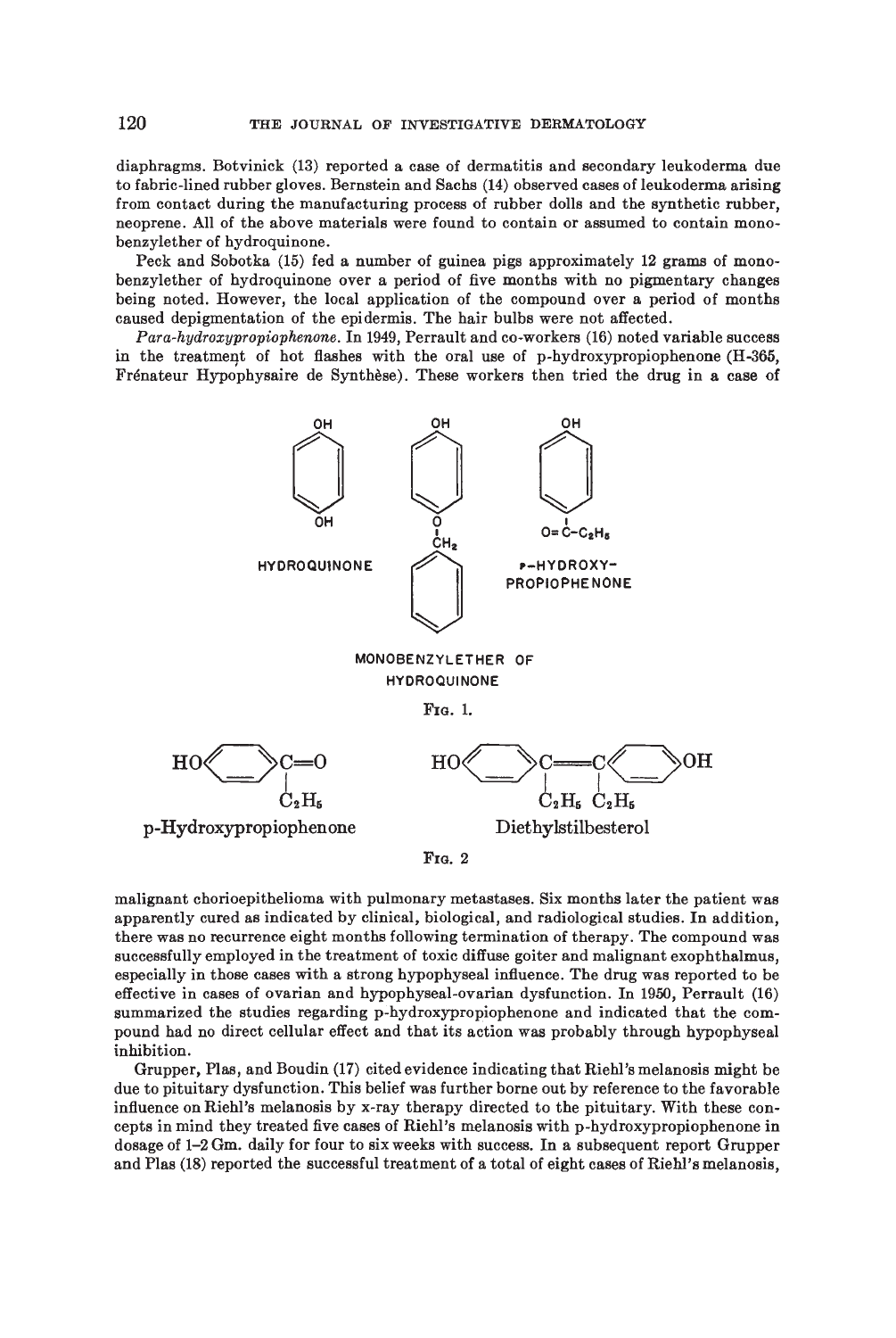two eases of chloasma, a case of cervico-facial pigmentation, and two cases of erythrose peribuccale pigmentaire de Brocq. Perrault (16) cited two cases of Riehi's melanosis treated with p-hydroxypropiophenone in which he obtained success in one and failure in the other, possibly on the basis of insufficient dosage.

Para-hydroxypropiophenone was studied during a search for synthetic estrogen-like compounds. It has a chemical structure much like diethylstilbesterol (Fig. 2) but seems to lack its estrogenic and melanin influencing properties according to Perrault (16).

#### EXPERIMENTAL STUDIES

The experiments were divided into three groups as follows: 1) In vitro studies to determine the effect of p-hydroxyphenyl derivatives on the enzymatic formation of melanin from tyrosine and dopa. 2) Studies on the effect of oral and parenteral administration of these compounds to pigmented guinea pigs and mice. 3) Studies on the effect of local application of these agents to human skin.\*



In vitro studies. The effect of p-hydroxyphenyl derivatives on the enzymatic oxidation of tyrosine and dopa to melanin was studied using tyrosinase from the Harding-Passey mouse melanoma (19). Detailed reports of these investigations will be published elsewhere. Hydroquinone, monobenzylether of hydroquinone and p-hydroxypropiophenone were added to tyrosine-tyrosinase and dopa-tyrosinase reaction mixtures. Hydroquinone in 12 times the molar concentration of tyrosine completely inhibited melanin formation as determined by measurements of oxygen uptake and quantitative analyses of unreacted tyrosine at the end of the reaction. No inhibition occurred when dopa was used as substrate. These findings show that hydroquinone inhibits the first step in melanogenesis, that is, the conversion of tyrosine to dopa, Fig. 3.

Para-hydroxypropiophenone in 9.7 times the concentration of tyrosine prolonged the induction period of tyrosine oxidation. There was no effect on dopa

\* Reagent grade Eastman hydroquinone and p-hydroxypropiophenone were used. Monobenzylether of hydroquinone was prepared by recrystallizing the commercial grade chemical with 40 per cent methanol.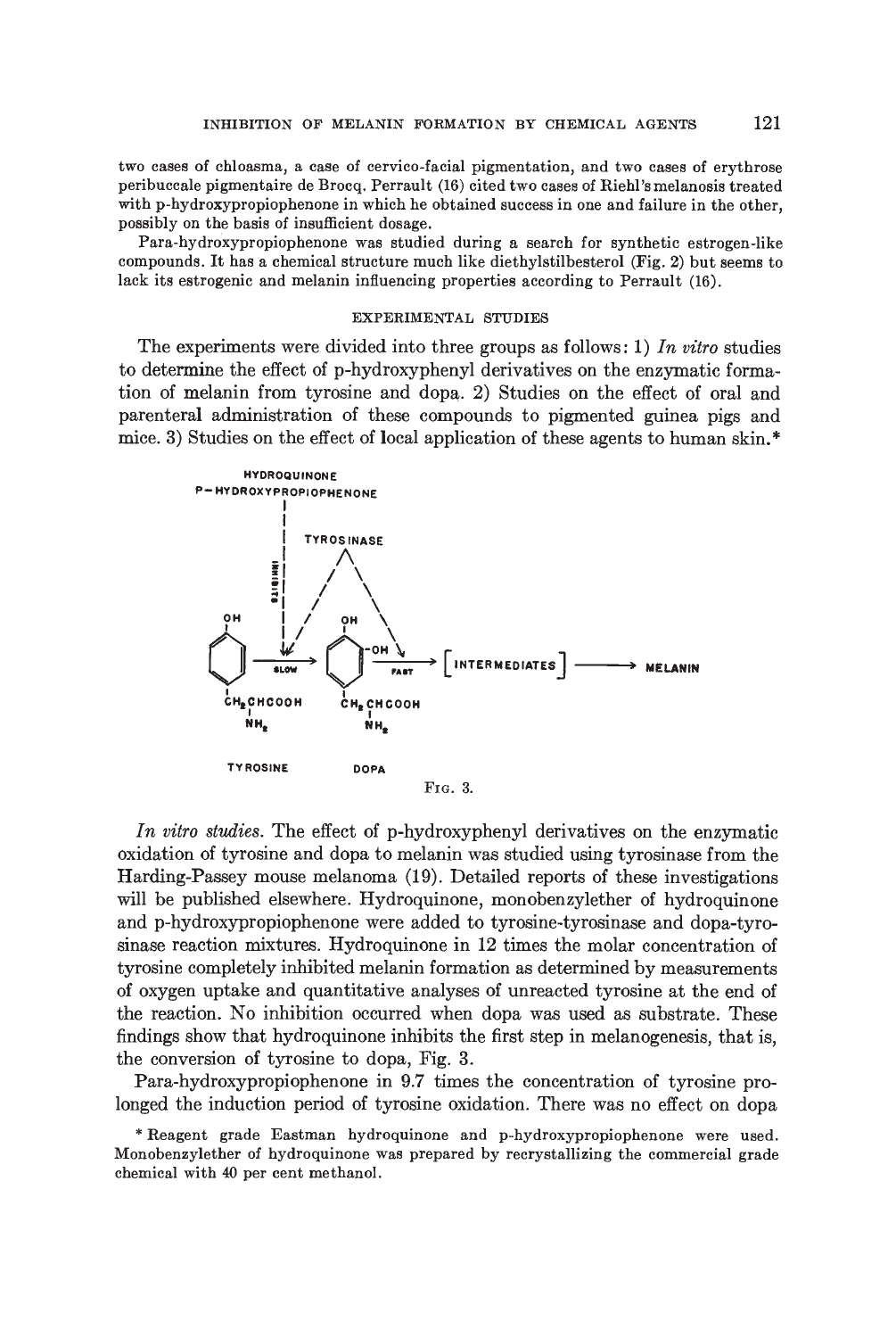oxidation. Here, as in the case of hydroquinone, p-hydroxypropiophenone inhibits only the conversion of tyrosine to dopa.

Monobenzylether of hydroquinone in 3.6 times the concentration of tyrosine stimulated the reaction. The induction period in tyrosine oxidation was reduced, and monobenzylether of hydroquinone was oxidized. That is, the oxygen uptake of the tyrosine-tyrosinase monobenzylether of hydroquinone reaction mixtures was much greater than that of the control tyrosine-tyrosinase preparation. Monobenzylether of hydroquinone also increased the oxygen uptake of the dopa-tyrosinase reaction. Since tyrosinase does not catalyze the oxidation of monobenzylether of hydroquinone, this compound must be oxidized by chemicals formed when dopa is oxidized to melanin. It cannot be determined from these studies how monobenzylether of hydroquinone inhibits melanin formation. It is possible that in the skin this compound is converted to hydroquinone which then

TABLE I

Effect on pigmentation of male guinea pigs after daily oral administration of p-hydroxyphenyl derivatives for 76 days

| Five guinea pigs (average weight 564 g./animal) were used in each group. |  |  |  |  |
|--------------------------------------------------------------------------|--|--|--|--|
|--------------------------------------------------------------------------|--|--|--|--|

| COMPOUND                                                    | DAILY DOSE<br>mg./kg./day                                           | TOTAL DOSE<br>$(grams)$ | NUMBER OF ANIMALS<br>SHOWING DEPIGMEN-<br>TATION OF HAIR |
|-------------------------------------------------------------|---------------------------------------------------------------------|-------------------------|----------------------------------------------------------|
| Monobenzylether of hydroquinone<br>$p-Hydroxypropiophenone$ | $22 \rightarrow 88$<br>$40 \rightarrow 160$<br>$30 \rightarrow 120$ | 2.38<br>4.37<br>3.23    |                                                          |

inhibits the reaction. It is also possible that the compound produces depigmentation through its action as a reducing agent so that melanin is reduced to a lightcolored substance. A third hypothesis is that monobenzylether of hydroquinone acts as an anti-oxidant to prevent oxidation of sulfhydryl groups, thereby making more sulfhydryl groups available for tyrosinase inhibition. However, this hypothesis is not supported by our experimental work (20).

Animal tests. Three groups of five adult male guinea pigs were fed capsules of increasing amounts of hydroquinone, monobenzylether of hydroquinone, and p-hydroxypropiophenone daily for 76 days. A fourth group was used as a control. Since we had no information on the toxicity of these compounds, the animals were given an arbitrary initial dose as shown in Table I. The chemicals did not produce any toxic reaction, and the dose was rapidly increased to the level indicated in Table I. Again no toxic effects were noted, and it is believed that the highest dose finally used could have been employed from the onset of the experiment. None of the control group exhibited depigmentation. Depigmentation, when occurring, was first evident after four weeks of treatment; and it became more marked from then on throughout the experimental period of 76 days.

One of the hydroquinone-treated animals showed questionable depigmentation, three of the monobenzylether of hydroquinone group (Figs.  $4 \& 5$ ) became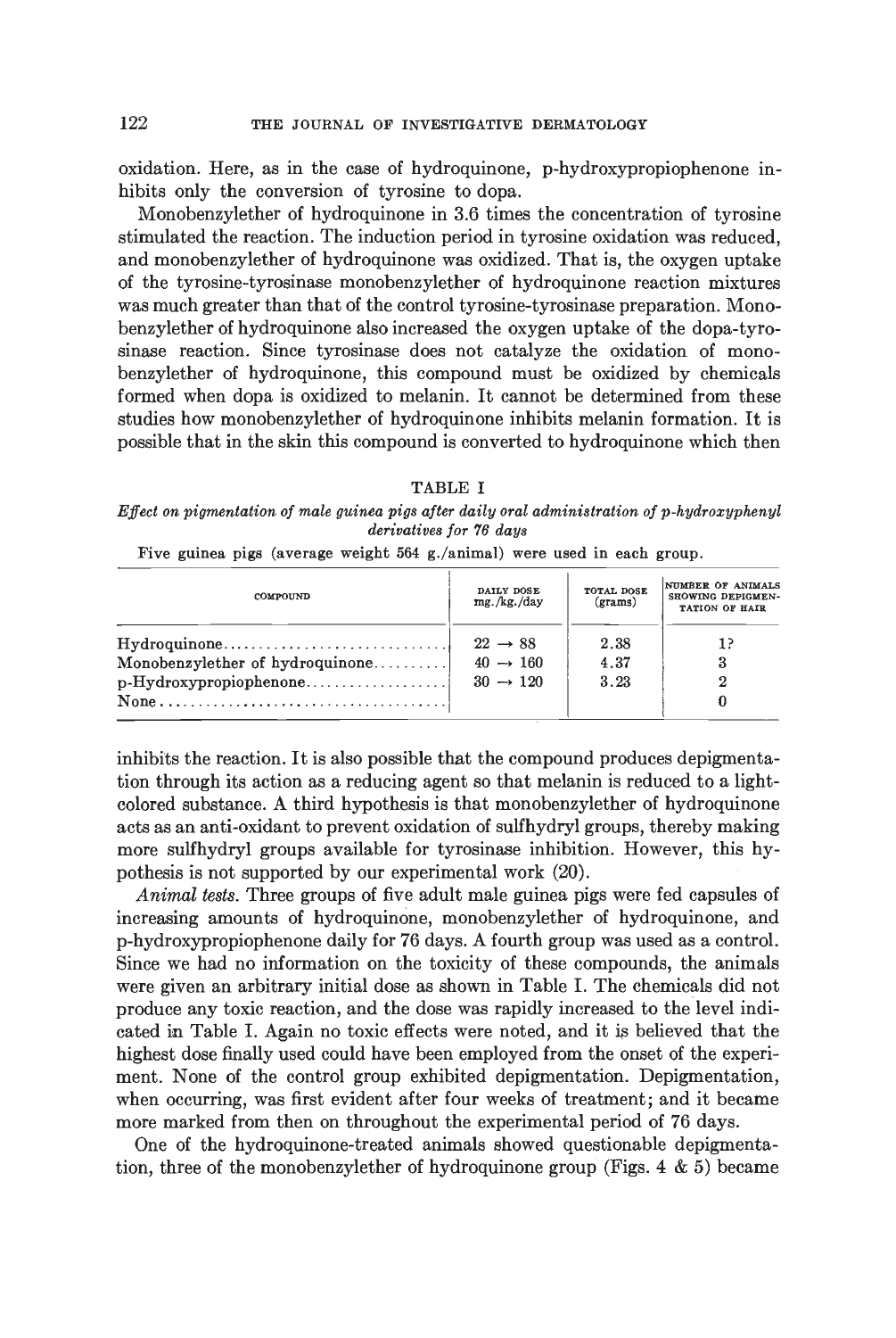lighter, and two of the p-hydroxypropiophenone group (Figs. 6 & 7) turned lighter. In general it appeared that very light colored or black guinea pigs showed the greatest change in color. The dark brown guinea pigs showed no change.



FIG. 4. Guinea pig prior to oral administration of monobenzylether of hydroquinone.



FIG. 5. Guinea pig following 76 days of oral administration of monobenzylether of hydroquinone.

In the case of the guinea pigs receiving monobenzylether of hydroquinone the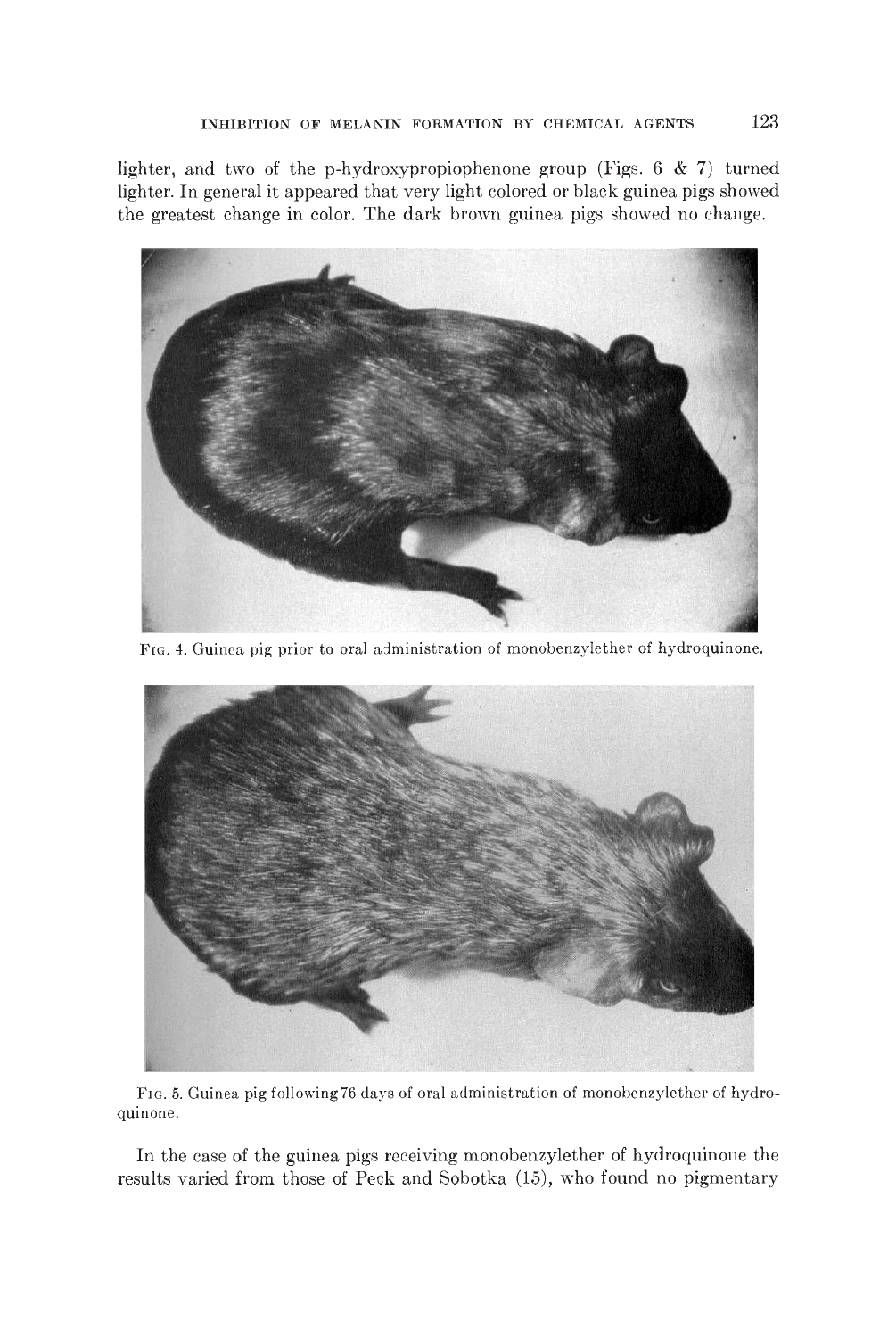change in guinea pigs fed a similar daily dose over a five-month period. This might be accounted for by the use of different strains of guinea pigs. In addition it is possible that our final doses per kilogram per day may have been higher than those used by Peck and Sobotka.



FIG. 6. Guinea pig prior to oral administration of para-hydroxypropiophenone.



Fio. 7. Guinea pig following 76 days of oral administration of para-hydroxypropiophenone.

Another experiment was conducted using four groups of four adult black C-57 male mice. These animals were observed over a 76-day period for pigmentary change in their hair. One group was given daily 0.05 ml. subcutaneous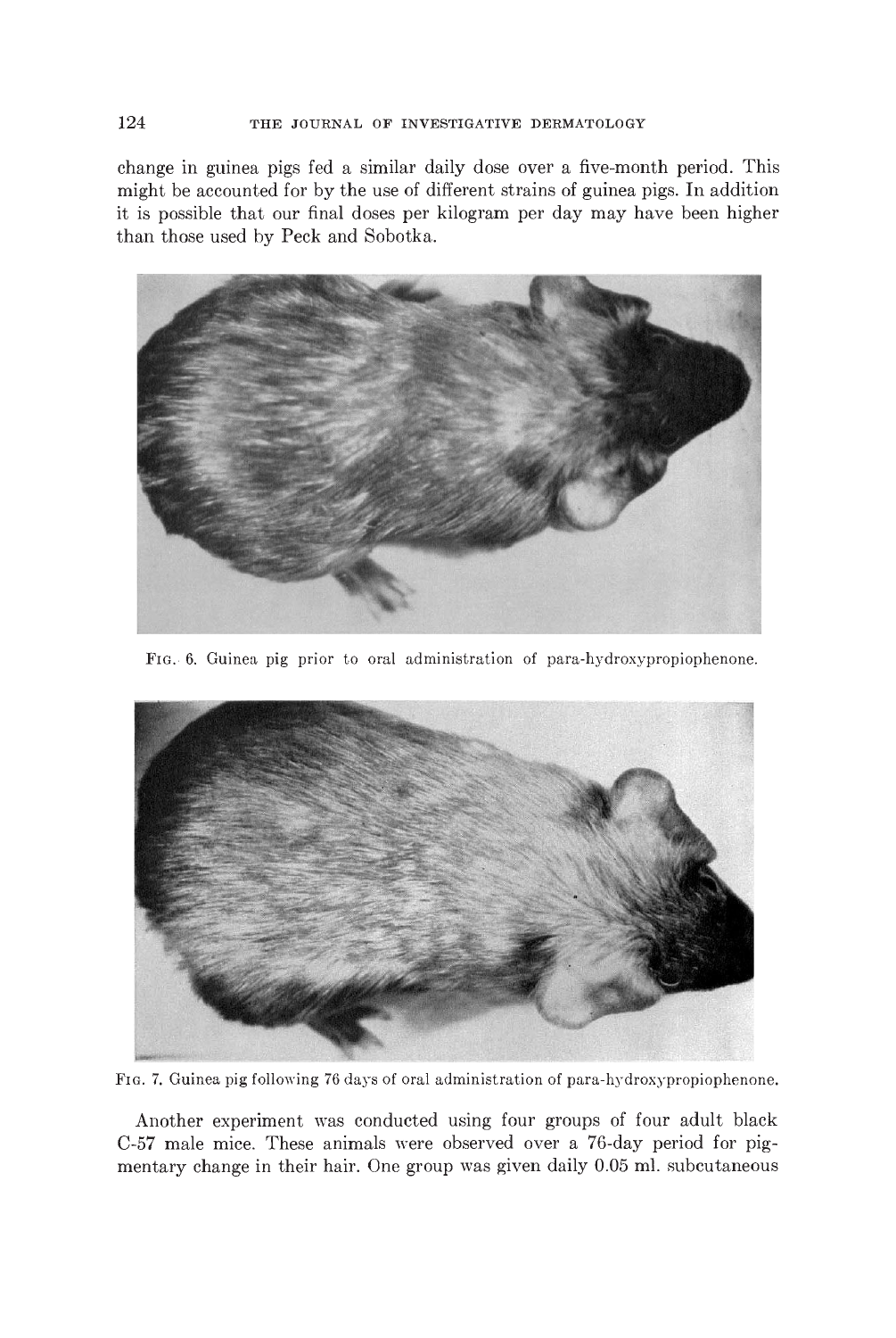injections of hydroquinone in water in doses of 22 mg. per kilogram. Another group was given similar injections of p-hydroxypropiophenone in propylene glycol in doses of 30 mg. per kilogram—a dose comparable to that used by Grupper and coworkers  $(17)$   $(1-2)$  Gm, per day in adults). The fourth group was given hydroquinone in their drinking water in increasing doses from 37 to 262 mg. per kilogram per day. As noted in Table II the hydroquinone group showed marked depigmentation at the site of injection (Figs. 8 & 9). The p-hydroxypropiophenone group showed no local depigmentation, but there was noted a diffuse increase in the number of grey hairs throughout the body hair. The group receiving hydroquinone in the drinking water showed only questionable pig-. mentary change compared to the control group over the period of observation. When the study was repeated using 7-week old male C-57 black mice, it was found that 2 out of 4 mice showed some general depigmentation. The results of

#### TABLE II

 $Effect on$  pigmentation of black  $C$ -57 male mice after daily administration of p-hydroxyphenyl derivatives for 76 days

| Four mice 7 months old of approximately 20 g. average weight were used in each group. |
|---------------------------------------------------------------------------------------|
|---------------------------------------------------------------------------------------|

| COMPOUND                                                                                 | <b>ADMINISTRATION</b> | DAILY DOSE<br>mg./kg./day | TOTAL<br><b>DOSE</b><br>(mg.) | DEPIGMENTATION OF HAIR |
|------------------------------------------------------------------------------------------|-----------------------|---------------------------|-------------------------------|------------------------|
| Hydroquinone in water. 0.05 ml. subcut.<br>p-Hydroxypropiophe-<br>none in propylene gly- |                       | 22                        | 33.3                          | At site of injection   |
| Propylene glycol con-                                                                    |                       | 30                        | 45.6                          | Generally over body    |
|                                                                                          |                       |                           |                               | None                   |
| Hydroquinone  Orally in drinking                                                         | water                 | $37 \rightarrow 262$      | 247                           | None                   |

oral administration of hydroquinone to black mice seem to depend on some unknown factor associated with the age of the mice. However, injections of hydroquinone consistently produced depigmentation at the site of injection—probably as a result of the great concentration of hydroquinone in the injection area. As in the case of the guinea pigs, depigmentation, when it occurred, was first observed after about 4 weeks and became more marked as the experiment progressed. These results were in general agreement with the finding of Martin and Ansbacher (7) that young mice given hydroquinone orally developed achromotrichia in an interval of from four to twenty weeks.

Two of the 4 adult mice and all 4 young mice receiving hydroquinone in the drinking water developed alopecia on the back of the neck during the course of the experiments.

Clinical studies. After it was shown that monobenzylether of hydroquinone (Agerite. Alba) would produce depigmentation, it. was only natural that the material should be suggested for clinical trial in cases of hyperpigmentation  $(8, 9, 21)$ . Oliver and coworkers  $(8)$  first pointed out that in the clinical use of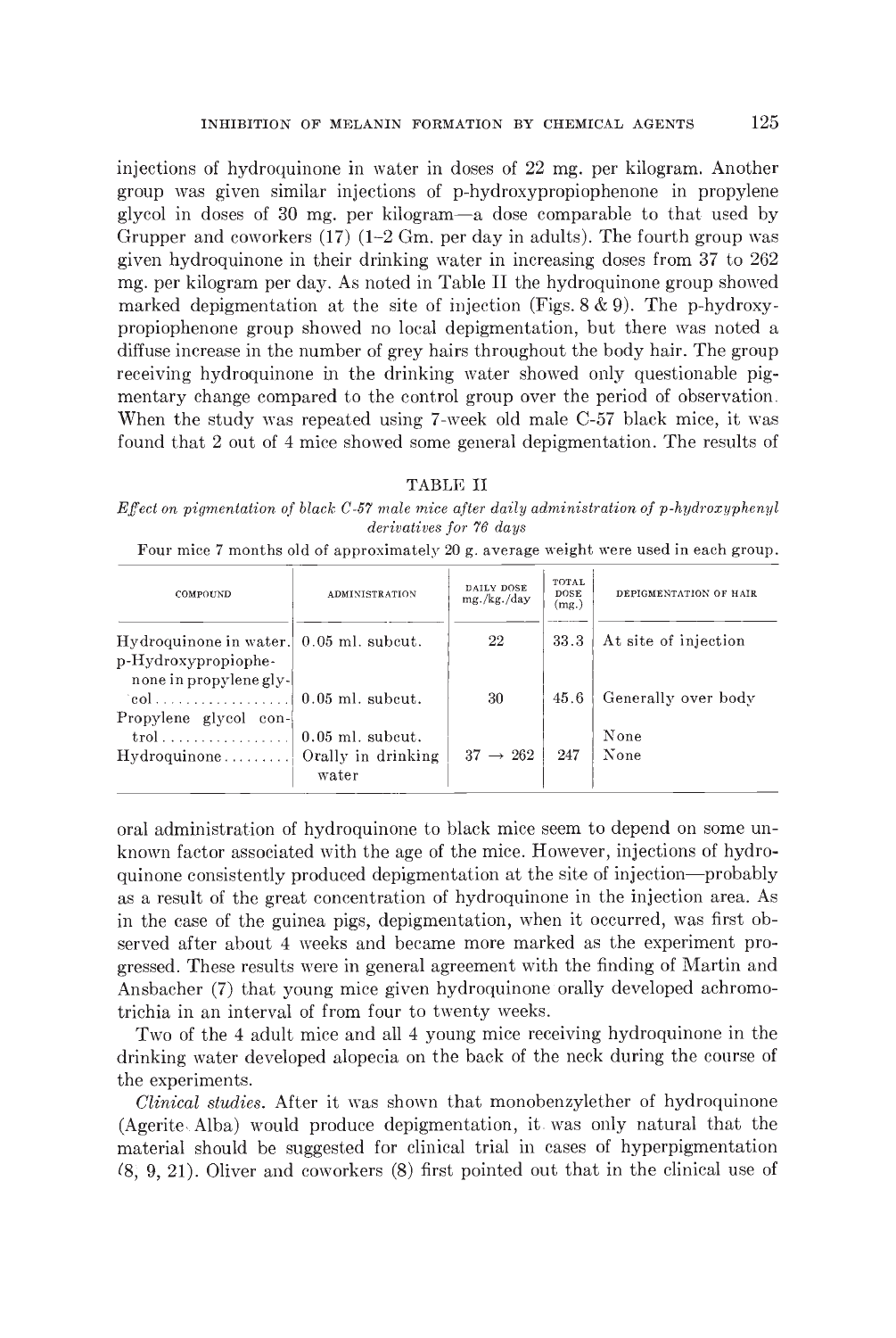this chemical, one should take into account the facts that it requires a long time for depigmentation to occur, that there is a possibility of depigmenting a larger area than desired, and that sensitization to the compound may occur. Although



FIG. 8. Black male C-57 control mouse.



FIG. 9. Black male C-57 mouse showing depigmentation of hair at site of subcutaneous injection of hydroquinone.

these precautions must be kept in mind, they should not prevent the careful clinical use of monobenzylether of hydroquinone. This view is supported by the following studies on clinical cases.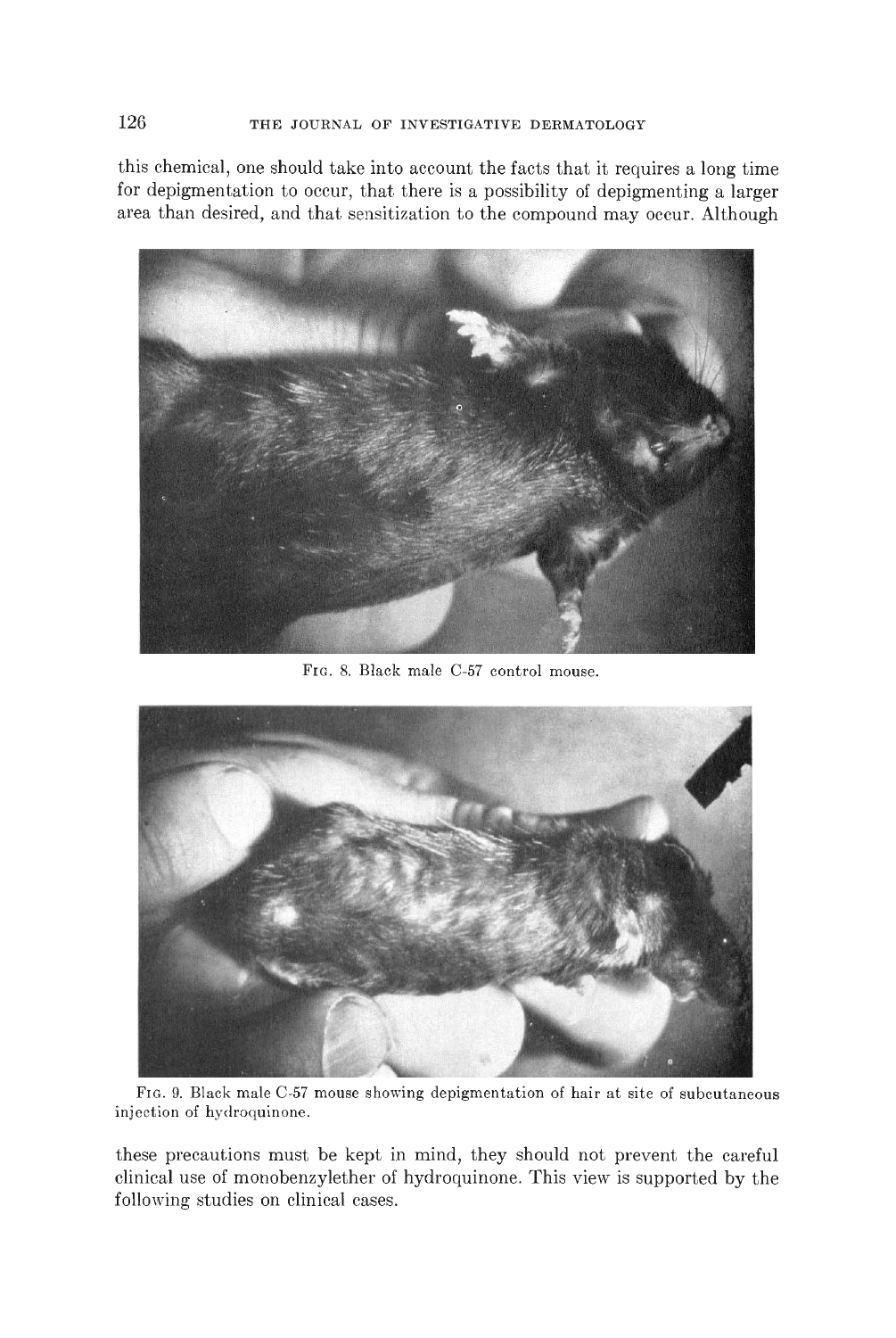Normal subjects. Continuous patch tests of ten and thirty per cent hydroquinone, monobenzylether of hydroquinone, and p-hydroxypropiophenone in yellow petrolatum were applied to the backs of seven young adults for thirty days. Four of the subjects were Negro males, one was a Negro female, and two were white males with freckles. As noted in Table II two of the Negro subjects developed depigmentation from hydroquinone and monobenzylether of hydro-



Fio. 10. Sites of continuous patch tests on back of a Negro male volunteer. From above downwards, the patches are para-hydroxypropiophenone, hydroquinone, and monobenzylether of hydroquinone. Ointments containing 10 per cent of the chemicals are on the left, and those containing 30 per cent are on the right.

quinone. The higher concentration of these substances gave increased depigmentation (Fig. 10). Following the termination of the experiment, pigmentation gradually returned about the hair follicles in all areas of depigmentation after one month. These findings in the case of monohenzylether of hydroquinone paralleled those of Oliver and coworkers (8, 9, 10). In two of the Negro volunteers there was dermatitis due to the hydroquinone. There was no reaction from monobenzylether of hydroquinone. There was neither dermatitis nor evidence of depigmentation from the patches of p-hydroxypropiophenone during the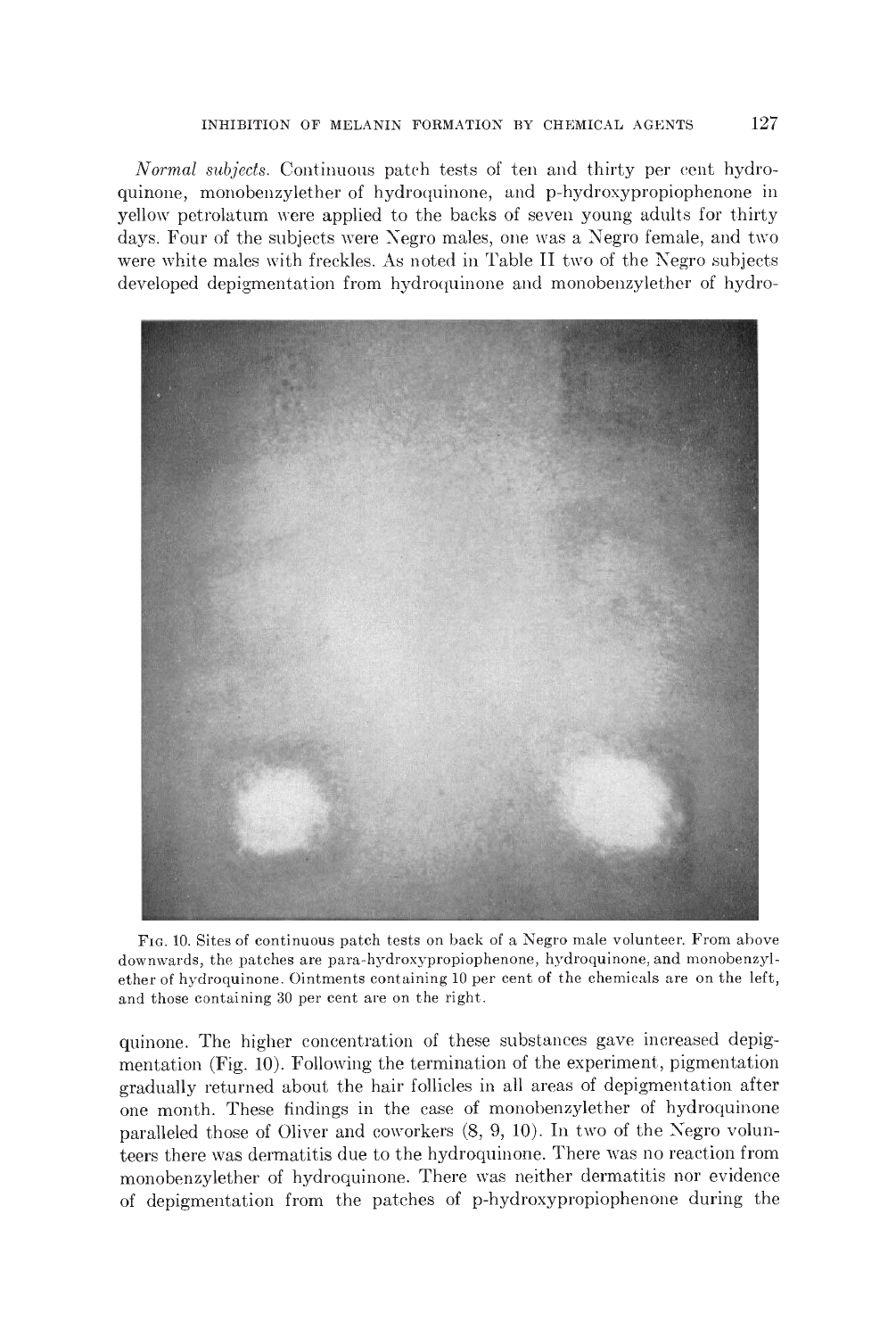|                                            |                                                                     | Results of continuous application on seven young adults with 10 and 30 per cent hydroquinone, monobenzylether of hydroquinone, and<br>$p$ -hydroxypropiophenone in yellow petrolatum for a period of one month |                                       |                                              |                                                |           |
|--------------------------------------------|---------------------------------------------------------------------|----------------------------------------------------------------------------------------------------------------------------------------------------------------------------------------------------------------|---------------------------------------|----------------------------------------------|------------------------------------------------|-----------|
| SUBJECT                                    |                                                                     | HYDROQUINONE                                                                                                                                                                                                   | MOXOBENZYLETHER OF HYDROQUINONE       |                                              | P-HYDROXYPROPIOPHENONE                         |           |
|                                            | $10\%$                                                              | $30\%$                                                                                                                                                                                                         | $10\%$                                | $30\%$                                       | $10\%$                                         | $30\%$    |
| J. K., colored male<br>B. B., colored male | Dermatitis with second-<br>ary pigmentation<br>No change            | Dermatitis with second- No change<br>ary pigmentation<br>No change                                                                                                                                             | No change                             | No change<br>No change                       | No change   No change<br>No change   No change |           |
| L. C., colored male<br>B. A., colored male | Dermatitis at end of 2<br>No change                                 | Dermatitis at end of 2<br>No change                                                                                                                                                                            | Moderate depig-<br>No change          | Marked depig-<br>No change                   | No change   No change<br>No change             | No change |
|                                            | weeks and patch re-<br>moved. Slight depig-<br>mentation noted at 4 | weeks and patch re-<br>moved. Slight depig-<br>mentation noted at 4                                                                                                                                            | without derma-<br>mentation<br>titis. | without derma-<br>mentation<br>titis.        |                                                |           |
|                                            | J. H., colored female Slight depigmentation<br>weeks.               | Moderate depigmentation Moderate depig-<br>weeks.                                                                                                                                                              | without derma-<br>mentation           | without derma-<br>Marked depig-<br>mentation | No change                                      | No change |
| A. L., white male<br>with freekles         | No change                                                           | No change                                                                                                                                                                                                      | No change<br>titis                    | No change<br>titis                           | No change   No change                          |           |
| R. L., white male<br>with freckles         | No change                                                           | No change                                                                                                                                                                                                      | No change                             | No change                                    | No change                                      | No change |

TABLE III

OURNAL OF INVESTIGATIVE DERMATOLO

128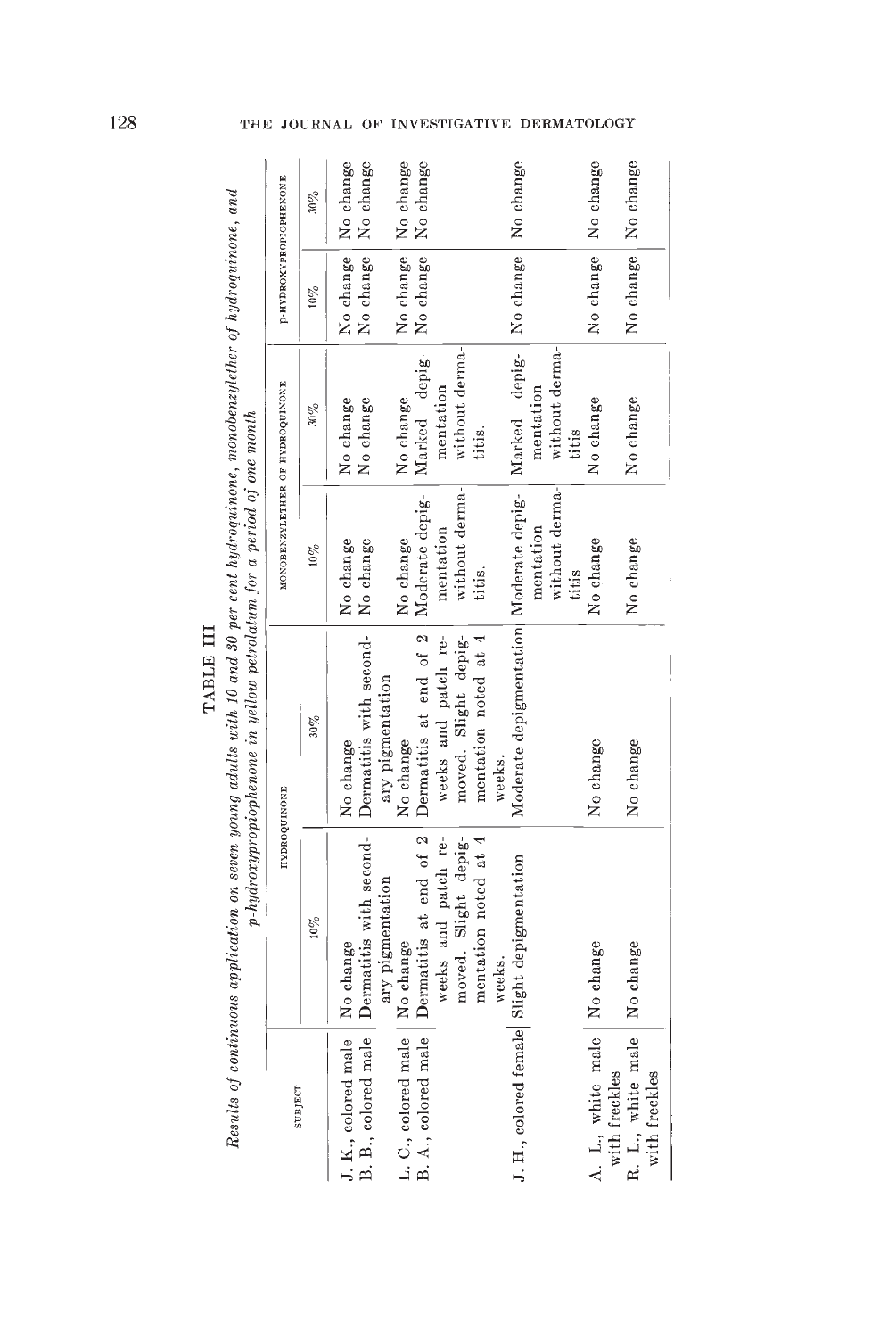period of observation. It is possible that if the ointments had been applied for a longer period of time more cases would have shown depigmentation.

Twenty per cent monobenzylether of hydroquinone in a special vanishing cream base\* was applied to the forearms of 70 normal individuals as a patch test for 48 hours. No case of sensitivity was noted over the test period. These results indicate that the preparation is satisfactory for general clinical use.

# Pigmentary Disorders

Case 1. D. P., a white male age 24, with generalized lentigenes and psychoneurosis, developed pigmented cutaneous macules on the exposed and unexposed surfaces of the body at 2—3 years of age. These lesions were more prominent in the summer. At the age of 15, the lesions became much darker and more numerous. It was at this time that the patient had mumps followed by atrophy of the right testicle. There was no familial history of pigmentary disturbances. The patient developed a psychoneurosis in addition to having pigmentary changes.

General physical examination was essentially negative except for atrophy of the right testicle. Over the skin surface including the lips there were many hyperpigmented macules varying in diameter from 0.5 mm. to 3 mm. being most abundant on the exposed surfaces of the body. In some areas these lesions coalesced to form macules which were 3 to 7 cm. in diameter.

Laboratory reports were within normal limits. X-ray examination of the gastrointestinal tract for polyposis was negative. The skin biopsy of one of the lesions was characteristic of lentigo on microscopic examination.

In May 1950, when this patient presented himself to the Mayo Clinic for the treatment of his pigmented lesions, it was suggested by one of us (T. B. F.) that he be treated with monobenzylether of hydroquinone. Since then the patient has been consistently applying 33 per cent monobenzylether of hydroquinone in petrolatum and more recently in an alcohol-acetone lotion to the face, neck, and one hand one or two times daily. He has shown marked improvement of the areas treated (Figs. 11  $\&$  12). This is also evident when the treated hand is compared with the untreated hand. There has been no dermatitis and the patient is very pleased with the result.

Case 2. B. H., a white male age 24, with generalized lentigenes and psychoneurosis. This patient's early history is obscure; but apparently at the age of 3—4 years, he developed swelling of the face and neck which lasted for some time. This disturbance was followed by pigmented lesions on his skin, the initial site being unknown. At the age of 8, the patient became aware of the lesions and he felt that many more lesions appeared over his body at that age. Since then the lesions apparently have not increased either in number or in size. The lesions become darker on exposure to sunlight. There was no history of ingestion of heavy metals. The family history was of interest in that the patient's mother died of a tumor of the eye with metastases to the liver at age 55; two full brothers have epilepsy, one being a mental patient; one maternal half-brother is described as nervous; and one paternal halfsister has a nervous tic. The patient has a psychoneurosis.

General physical examination was essentially normal. Over the patient's skin surface were many macular brown and black lesions varying in size from 0.1—1.5 cm. in diameter. The mucous membranes were clear and the eye grounds showed no abnormal pigmentation.

Laboratory reports were within normal limits. X-ray examination of the gastrointestinal tract for polyposis was negative. The skin biopsy of one of the lesions was characteristic of lentigo on microscopic examination.

<sup>\*</sup> This material was supplied through the courtesy of Paul B. Elder Company, Bryan, Ohio.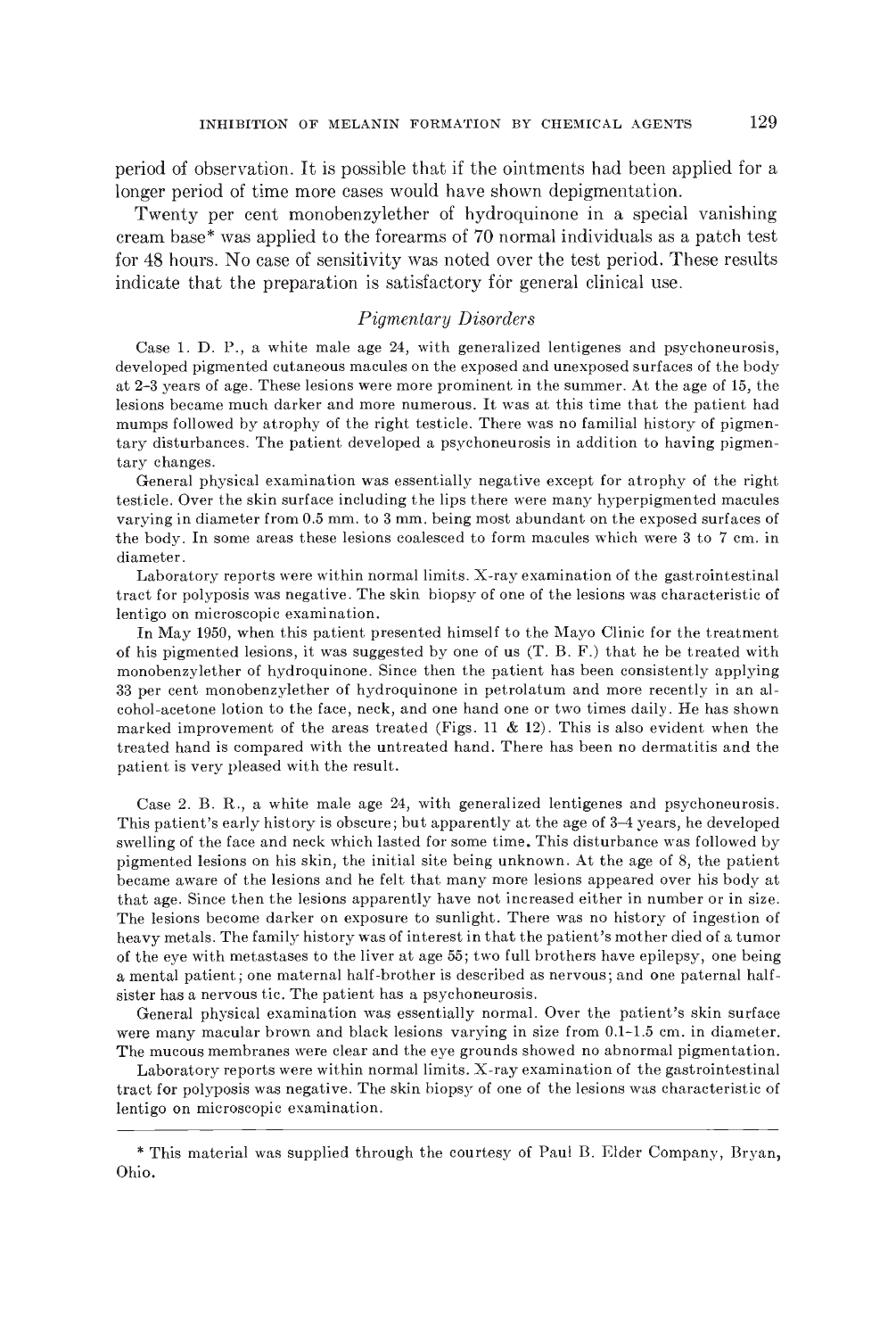## 130 THE JOURNAL OF INVESTIGATIVE DERMATOLOGY

This patient applied 33 per cent monobenzylether of hydroquinone in yellow petrolatum and in alcohol-acetone lotion to the face, neck, and hands intermittently for a period of six months. He cooperated poorly with the treatment and there was only slight decrease in pigmentation. There was no dermatitis.

Case 3. L. E., white female age 32 with chloasma. The patient developed transitory hyperpigmentation of the face 13 years ago during her first pregnancy. Two years later with her second pregnancy she again developed hyperpigmentation over the face. This darkening has increased in severity since that time.



Fin. 11. Case 1, prior to the local application of 33 per cent monobenzylether of hydroquinone to the face.

General physical examination was essentially normal. Over the chin, cheeks, and forehead there was a circular band of well marginated hyperpigmentation with adjacent areas of hypopigmentation.

Basal metabolic rate was —19 per cent. Other laboratory reports were within normal limits.

The patient has consistently applied 30 per cent monobenzylether of hydroquinone in a vanishing cream to the lesions twice daily for thirty days. She noted a burning sensation lasting for thirty minutes after the preparation was applied. However, this feeling has been diminishing lately. The patient has shown definite lightening of her lesions after one month of therapy. There has been no dermatitis.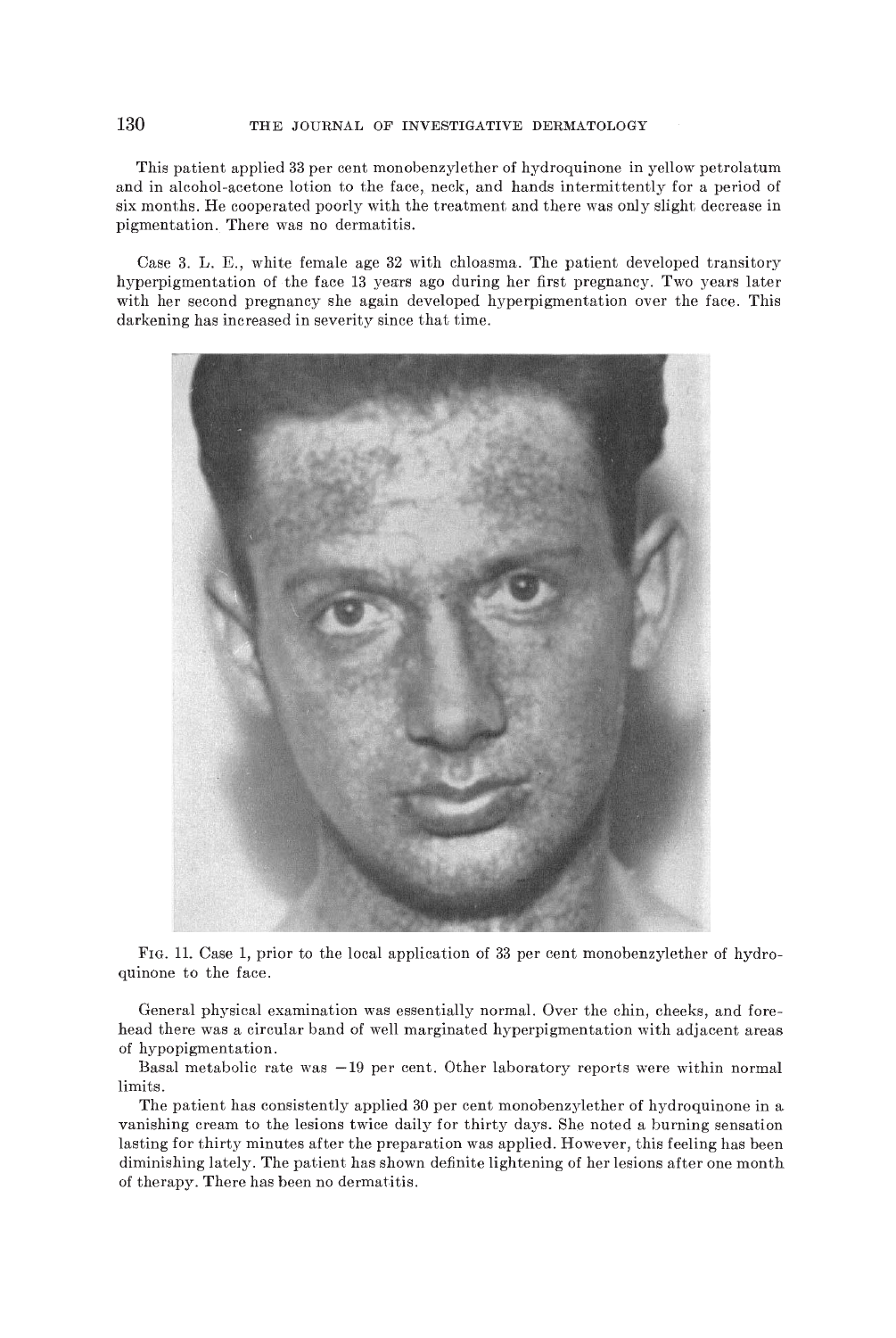Case 4. N. S., a white female age 35, with Berloek dermatitis of the face. Thirty-three per cent monobenrylether of hydroquinone in yellow petrolatnm was applied daily to the face for a period of two months with no evidence of depigmentation or dermatitis. Therapy is being continued.

Case 5. J. H., a white male age 25, with a macular pigmented nevus of the face. Thirtythree per cent monobenzylether of hydroquinone in yellow petrolatum was applied to the lesion daily for a period of two months with resulting depigmentation. Occasionally there was evidence of slight dermatitis during therapy.



Fig. 12. Case 1, following the local application of 33 per cent monobenzylether of hydroquinone to the face twice daily for eight months.

Case 6. F.  $Z$ ., a white male age 31, with Riehl's melanosis of the face. Thirty per cent monobenzylether of hydroquinone in a vanishing cream base was applied twice daily for six weeks. To date there has been no change in pigmentation and no dermatitis. Therapy is being continued.

Case 7. A. L., a white male age 30, with ephelides of the arms. Thirty per cent monobenzylether of hydroquinone in a vanishing cream base was applied twice daily for three weeks. There has been some depigmentation, but pruritus and secondary liehenification from scratching in the treatment area occurred. Therapy has been stopped.

In addition to the above cases, nine more patients with various disorders of hyperpigmentation are being treated at the present time with 20 to 30 per cent monobenzylether of hydroquinone in a vanishing cream base applied twice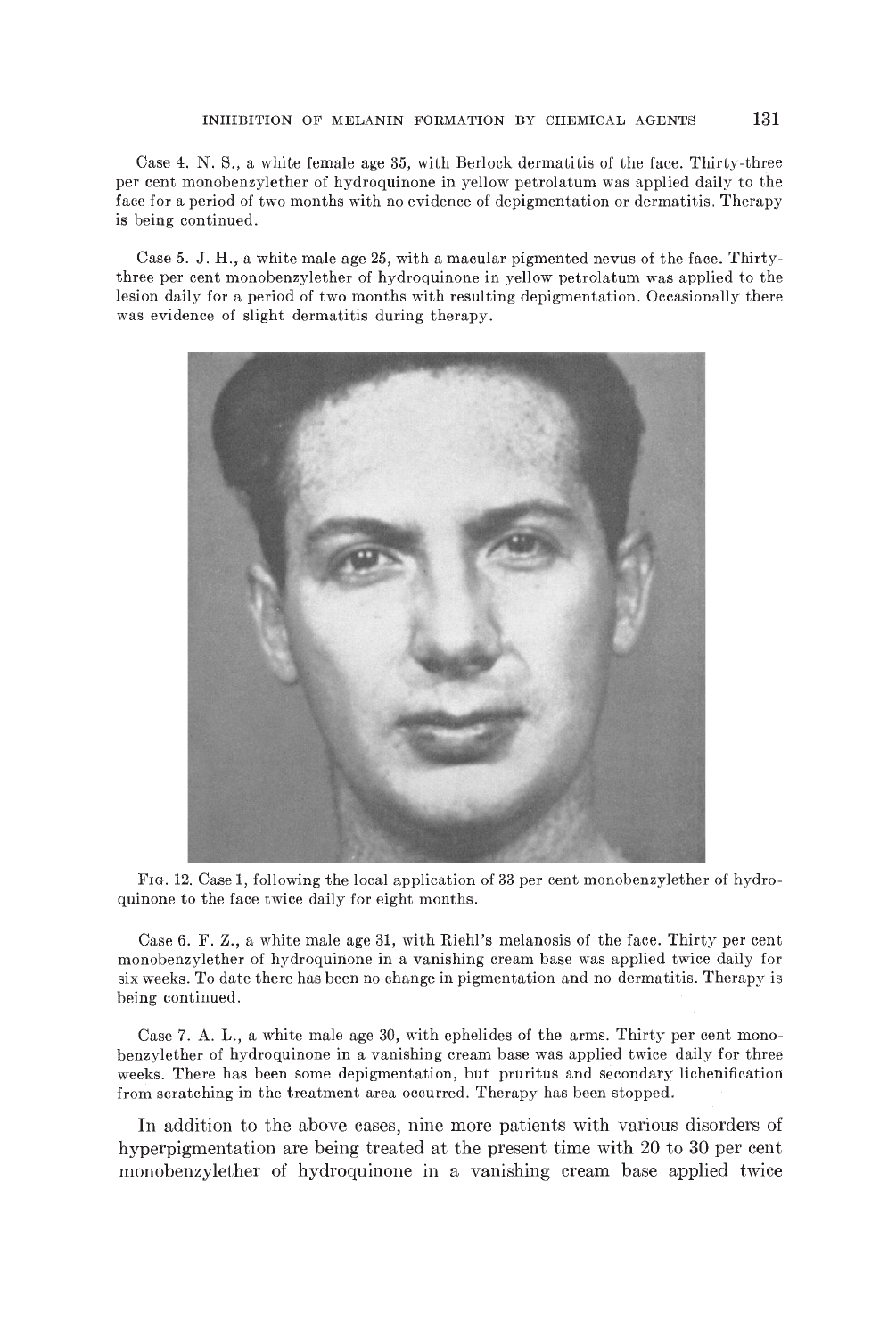daily. While there has been no clinical follow-up as yet, we have not been notified of the occurrence of dermatitis. The accomplishment of depigmentation with the lack of dermatitis by the use of this compound is in accord with the findings of Oliver, Schwartz, and Warren (8) and Pollock (21).

Various bases and solvents for monobenzylether of hydroquinone were tried. It was decided that the most satisfactory preparations were a lotion (acetone seven parts and alcohol ten parts), a vanishing cream base, and yellow petrolatum, each containing 10 to 33 per cent monobenzylether of hydroquinone. When the lotion is used, the solvent quickly evaporates; and a very fine flesh colored powder of the compound remains on the treated area. This powder is not objectionable and often serves as an acceptable cosmetic covering for the lesions under treatment. The ointments are not particularly greasy and they remain very smooth. The lotion and the ointment preparations can be used together, the lotion during the day and the ointment at night.

Stolar (22) has had wide experience in treating cases of abnormal pigmentation with monobenzylether of hydroquinone. He found that when wetting agents are incorporated into the ointment, depigmentation extends beyond the area of application. In the preparations we used depigmentation occurred only at the site where the ointment was applied.

We have had no clinical experience with the oral use of p-hydroxypropiophenone in cases of hyperpigmentation. However, we hope to undertake a detailed clinical study of this compound in the near future.

#### DISCUSSION

It is of interest to compare the mechanism of melanin inhibition effected by the three types of compounds which have been used clinically to depigment skin, namely, mercury compounds, ascorbic acid and p-hydroxyphenyl derivatives. Nealon (23) found that mercury preparations could decrease the color of skin by as much as 15 per cent. Darkly pigmented people showed the greatest change. However, in general it is not believed that these ointments are very effective depigmenting agents. Some dermatologists believe that mercury preparations act merely by producing an exfoliation which in turn causes depigmentation. This explanation is probably incorrect because many agents other than mercury compounds produce exfoliation without lightening of the skin color. A more plausible hypothesis is that mercury may replace the copper required for tyrosinase activity and thereby inactivate the enzyme. This concept is supported by recent in vitro experiments in which it was shown that mercury ions could compete with cupric ions for the active centers on tyrosinase (20). When mercury ions became bound to the enzyme an inactive preparation was obtained.

Ascorbic acid acts in a different manner to decrease the color of skin. Melanin pigment can exist in an oxidized or reduced state. In the oxidized state melanin is very dark, while in the reduced state it is light brown in color. Ascorbic acid can keep melanin in the reduced light colored form (3). In addition, ascorbic acid can inhibit melanin formation by preventing the oxidation of dopa quinone, an intermediate in the conversion of tyrosine and dopa to melanin. In all these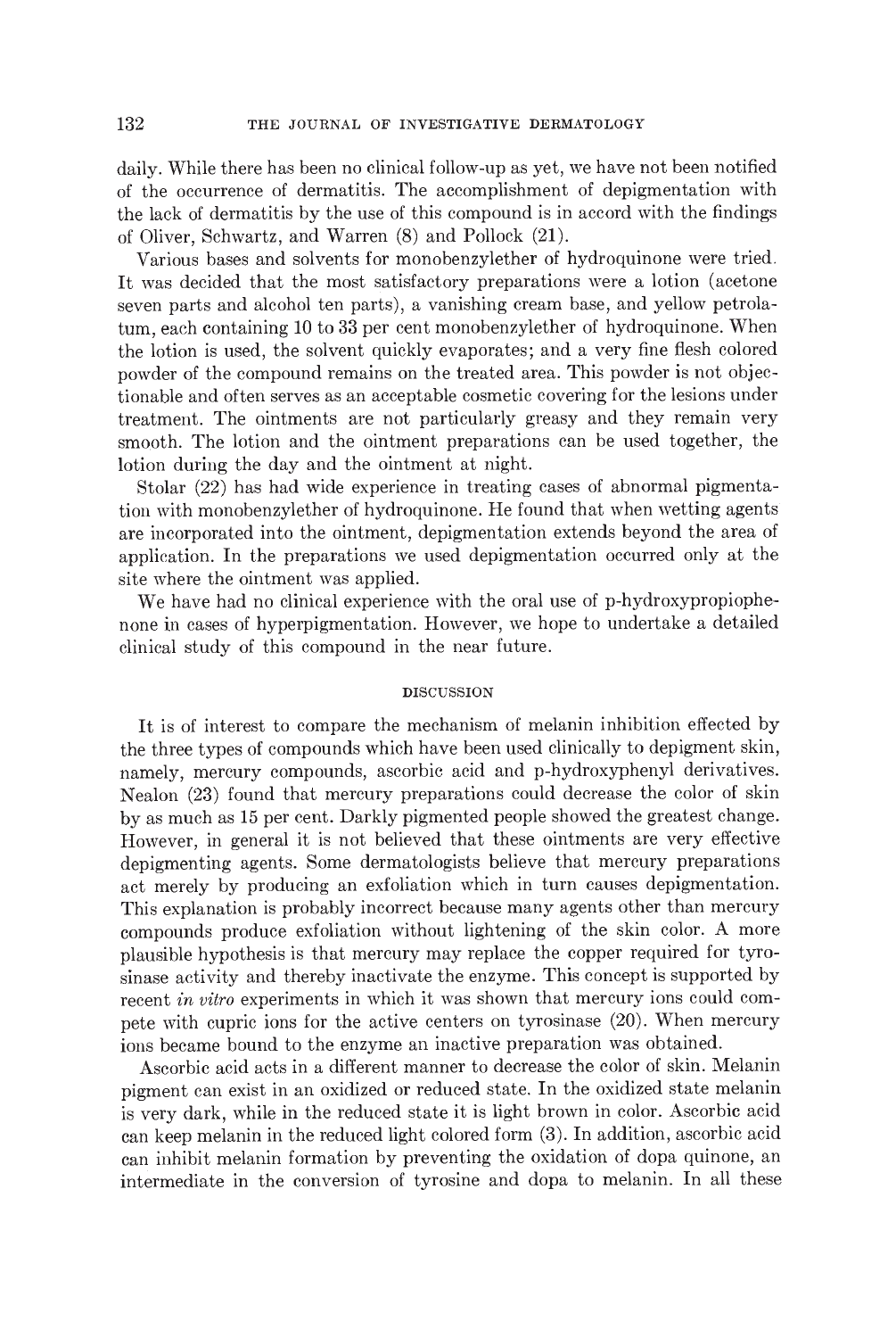actions the effect of ascorbic acid is oniy temporary. Pigmentation returns upon discontinuation of the drug.

Para-hydroxyphenyl derivatives inhibit melanin formation in still another way. Hydroquinone and p-hydroxypropiophenone inhibit the enzymatic oxidation of tyrosine to dopa; that is, these compounds inhibit the first reaction of melanogenesis. The details of this inhibition are not known at the present time. These compounds may also serve as reducing agents to decrease skin color in a manner similar to the action of ascorbic acid. Hydroquinone is not a useful inhibitor of pigment formation clinically for two reasons. First, when applied locally to skin its action is weak and inconsistent because it is water soluble and probably cannot penetrate the skin surface to exert its effect. Second, hydroquinone is unstable and undergoes auto-oxidation to form deeply colored products. When hydroquinone is applied to the skin these darkly colored products form and adhere to the skin surface. Para-hydroxypropiophenone has little local action but is effective when used orally or parenterally. It is possible that p-hydroxypropiophenone may act indirectly through the pituitary gland to decrease melanin formation in addition to inhibiting the enzymatic formation of melanin. The mechanism of action of monobenzylether of hydroquinone remains obscure. This compound has no effect on the *in vitro* enzymatic oxidation of tyrosine or dopa to melanin. It is possible that monobenzylether of hydroquinone is converted to hydroquinone in the skin and that the hydroquinone formed prevents melanin formation. It is also possible that monobenzylether of hydroquinone can act as a reducing agent merely to maintain melanin in its lighter color. However, monobenzylether of hydroquinone does not act only as a reducing agent because some cases of occupational leukoderma resulting from contact with this chemical do not repigment completely upon cessation of exposure. Not all patients treated with monobenzylether of hydroquinone show depigmentation. Definite variations exist from person to person. It is not known whether this variability is due to differences in pH, hormonal activity, or differing enzyme concentrations in individual skins.

From the foregoing data as well as the reports of other investigators, it is evident that the hydroquinone derivatives, monobenzylether of hydroquinone and p-hydroxypropiophenone, are effective clinical agents for treating hyperpigmentation due to melanin. These agents are more effective and more useful than other agents used to date. When properly employed in 10 to 33 per cent concentration in lotions or ointments, monobenzylether of hydroquinone is a valuable local therapeutic agent. Undesirable side reactions such as dermatitis or sensitization do not preclude its controlled medical use. No serious side reactions have been encountered.

## SUMMARY

1. It has been shown through clinical trial, animal experiments, and in vitro studies that hydroquinone and p-hydroxypropiophenone are effective inhibitors of melanin formation. Monobenzylether of hydroquinone was the most effective inhibitor of melanin formation clinically, although it had no effect on melanin formation in vitro.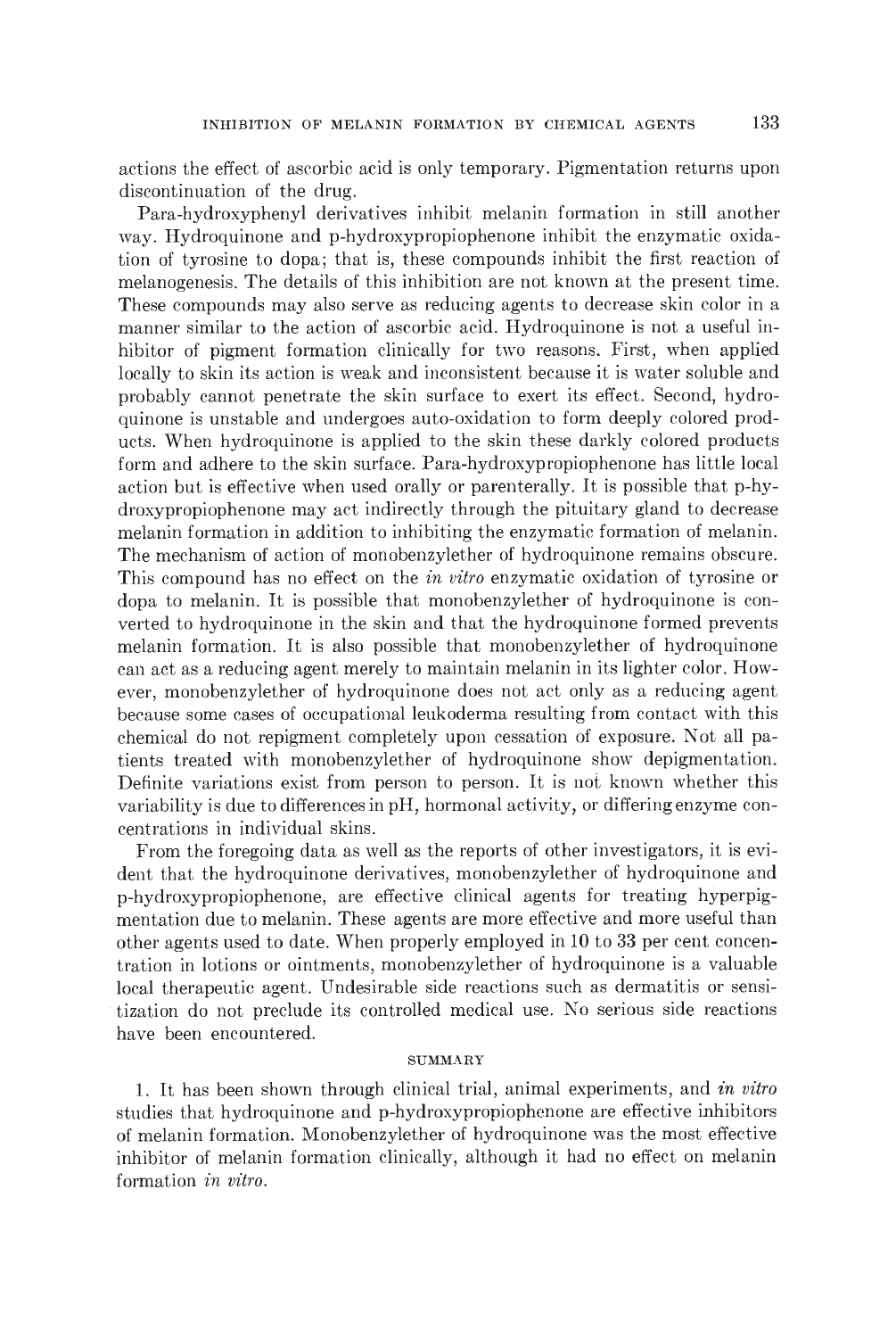2. These compounds when administered orally to colored guinea pigs produce depigmentation.

3. The parenteral administration of hydroquinone and p-hydroxypropiophenone to black mice also produces depigmentation.

4. Monobenzylether of hydroquinone in 10 to 33 per cent concentration in lotions and ointments is an effective agent clinically for treatment of melanin hyperpigmentation.

5. The mechanism of action of these compounds has been discussed.

### REFERENCES

- 1. WILKINSON, J. F., AND ASHFORD, C. A.: Vitamin-C deficiency in Addison's disease. Lancet 2: 967 (1936).
- 2. ART, A. F., AND FARMER, C. J.: Vitamin C: pharmacology and therapeutics. J. A. M. A. 111: 1555 (1938).
- 3. ROTHMAN, S.: In Vitro studies on pigmentation. II. Influence of ascorbic acid on oxidation of tyrosine by ultraviolet irradiation. J. Invest. Dermat. 5: 67 (1942).
- 4. SCHUPPLI, VON R.: Studies zur pigmentgenese. Dermatologica 100: 242 (1950).
- 5. LERNER, A. B., AND FITZPATRICK, T. B.: Biochemistry of melanin formation. Physiol. Rev. 3): 91 (1950).
- 6. OETTEL, HEINZ: Die hydrochinonvergiftung. Arch. F. exper. Path. u. Pharmakol. 183: 319 (1936).
- 7. MARTIN, C. J., AND ANSBACHER, S.: Confirmatory evidence of the chromatrichial activity of p-aminabenzoic acid. J. Biol. Chem. 138: 441 (1941).
- S. OLIVER, E. A., SCHWARTZ, L., AND WARREN, L. H.: Occupational leukoderma. J. A. M. A. 113: 927 (1939).
- 9. SCHWARTZ, L., WARREN, L. H., AND OLIVER, E. A.: Occupational leukoderma. Pub. Health Rep. 55: 1111 (1940).
- 10. OLIVER, E. A., SCHWARTZ, L., AND WARREN, L. H.: Occupational leukoderma. Arch. Dermat. & Syph. 42: 993 (1940).
- 11. SPENCER, C. A.: Pigmentogenesis and the Negro. J. Nat. M. A. 36:43 (1944).
- 12. SPENCER, C. A.: Leukoderma produced by antioxidants. Arch. Dermat. & Syph. 58: 215 (1948).
- 13. BOTVINICK, I.: Dermatitis and secondary leukoderma due to fabric-lined rubber gloves. Arch. Dermat. & Syph. 63: 334 (1951).
- 14. BERNsTEIN, E. T., AND SACHS, P. M.: Pigmentary disturbance fDllowing exposure to menobenzylether of hydroquinone. Arch. Dermat. & Syph. 59: 542 (1949).
- 15. PECK, S. M., AND SOBOTKA, H.: Effect of monobenzyl hydroquinone on oxidase systems in viva and in vitro. J. Invest. Dermat. 4: 325 (1941).
- 16. PRERAULT, M.: Etat actuel du H-365' para-oxy-propiophónone frénateur hypophysaire de synthêse. Presse Med. 58: 1010 (1950).
- 17. GRUPPER, CH., PLAS, G., AND BAUDIN, P.: Cinq cas de melancse de Riehl guéris ou améliorés par le corps R-365 (para oxypropiophénone) conceptions actuelles de Ia mélanogènese. Bull. Soc. franc. de dermat. et syph. Tome 57 (No. 3) 346 (1950).
- 18. CRUPPER, CII., AND PLAS, C.: Personal communication to the authors.
- 19. LERNER, A. B., FITZPATRICK, T. B., CALKIN, E., AND SUMMERSON, W. H.: Mammalian tyrosiaase: Preparation and properties. J. Biol. Chem. 178: 185 (1949).
- 20. LERNEE, A. B.: To be published.
- 21. POLLOCK, J. H.: Hyperpigmentation improved by treatment with monobenzylether of hydroquinone. Arch. Dermat. & Syph. 61: 873 (1950).
- 22. STOLAR, R.: Personal communication to the authors.
- 23. NEALON, D. F.: Ammoniated mercury and the skin. Drug & Cosmetic Ind. 52: 159 (1943).